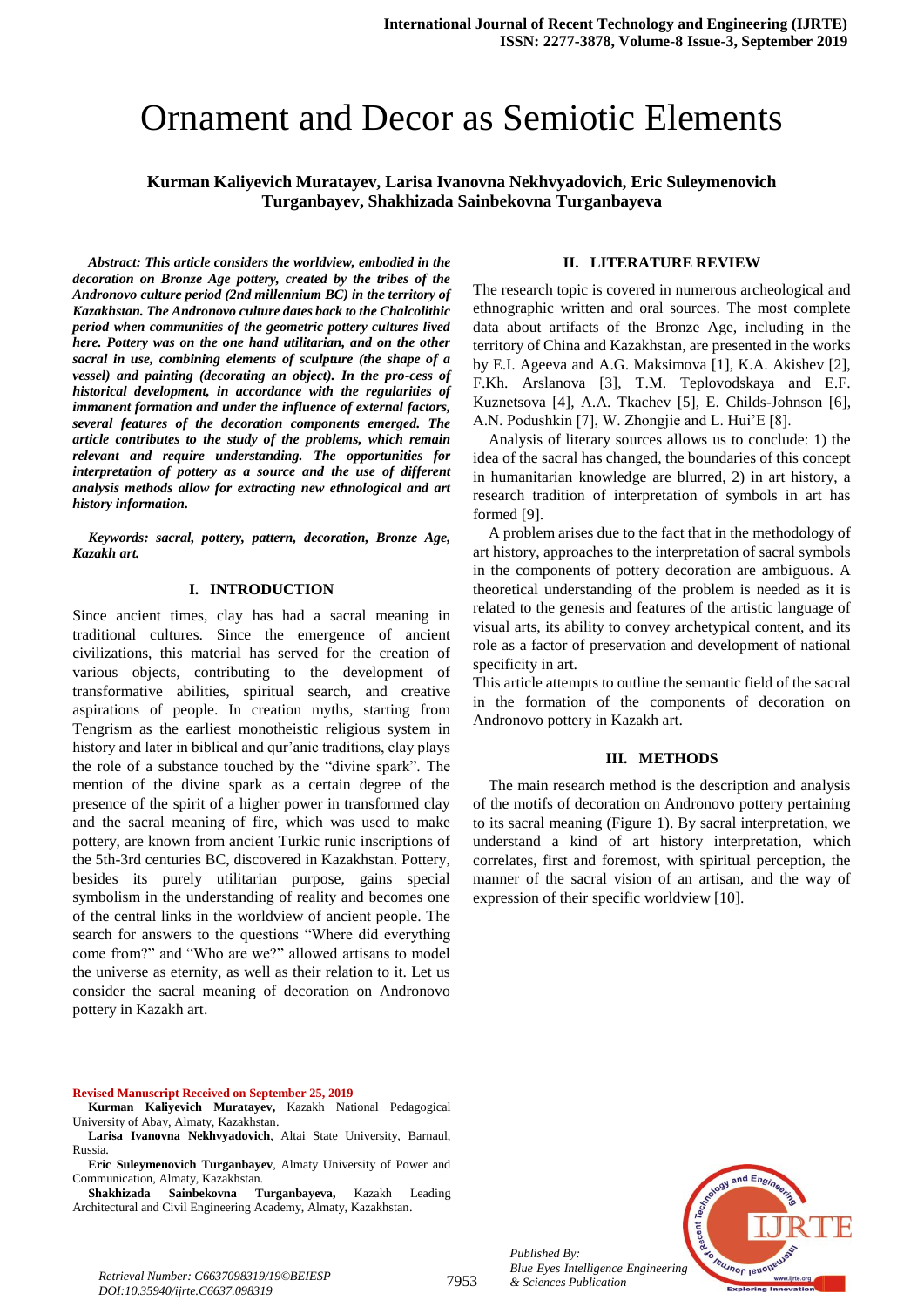

A – cross-section of Andronovo burial, the Sangru burial site. Central Kazakhstan. B – geometric crosssection of patterns. C – motifs of decoration on Andronovo pottery.

A – cross-section of Andronovo burial. South Kazakhstan. B – geometric crosssection of patterns. C – motifs of decoration on Andronovo pottery.

Examples of the three-part

compositional interpretation of decoration on Andronovo pottery.

## **Fig. 1. Examples of Andronovo pottery in the territory of Central and South Kazakhstan**

Features of the Andronovo culture in the territory of Kazakhstan

In Kazakh archeology of the 20th century, the periods and features of the artifacts of historical cultures from ancient epochs and to the modern era are sufficiently studied. Among the artifacts of ancient cultures, of particular interest are examples of Bronze Age pottery, created by tribes of the Andronovo culture period (2nd millennium BC) and named after the site of the first excavations of a burial site near the village of Andronovo in South Siberia. The excavations were conducted by B.V. Andrianov in 1913. One of the main centers of the Andronovo culture was located in the terri-tory of Kazakhstan. Over 30 settlements and 150 burial sites of the Andronovo culture were dis-covered in Central Kazakhstan (the Nura River, the Atasu River, the village of Dandybai near Karaganda, the village Begazy in North Balkhash) [4].

Archeological data evidence that the Andronovo people led a sedentary lifestyle, practicing husbandry, predominantly in shepherding, and made clay pottery. Clay vessels are the main findings in the burials of the Andronovo people. The vessels are flat-bottomed with the diameter of the bottom usually twice as small as that of the opening. The height of the vessel is approximately equal to its diameter. The sides are convex, rounded and the diameter is largest at the upper third of the vessel. The contour is smooth [3] (1973). The Andronovo tradition is characterized by the addition of grus and organic material to the composition of molding compounds. All compositions can be divided into four traditions: a) clay devoid of impurities, b) clay, grus, and shell, c) clay and river sand, d) clay and grog [4].

When making pottery, firing was not just considered a technological stage but had a sacral meaning as well.

### **A. Features of the Andronovo culture in the territory of Kazakhstan**

In Kazakh archeology of the 20th century, the periods and features of the artifacts of historical cultures from ancient epochs and to the modern era are sufficiently studied. Among the artifacts of ancient cultures, of particular interest are examples of Bronze Age pottery, created by tribes of the Andronovo culture period (2nd millennium BC) and named after the site of the first excavations of a burial site near the village of Andronovo in South Siberia. The excavations were conducted by B.V. Andrianov in 1913. One of the main centers of the Andronovo culture was located in the terri-tory of Kazakhstan. Over 30 settlements and 150 burial sites of the Andronovo culture were dis-covered in Central Kazakhstan (the Nura River, the Atasu River, the village of Dandybai near Karaganda, the village Begazy in North Balkhash) [4].

Archeological data evidence that the Andronovo people led a sedentary lifestyle, practicing husbandry, predominantly in shepherding, and made clay pottery. Clay vessels are the main findings in the burials of the Andronovo people. The vessels are flat-bottomed with the diameter of the bottom usually twice as small as that of the opening. The height of the vessel is approximately equal to its diameter. The sides are convex, rounded and the diameter is largest at the upper third of the vessel. The contour is smooth [3] (1973). The Andronovo tradition is characterized by the addition of grus and organic material to the composition of molding compounds. All compositions can be divided into four traditions: a) clay devoid of impurities, b) clay, grus, and shell, c) clay and river sand, d) clay and grog [4].

When making pottery, firing was not just considered a technological stage but had a sacral meaning as well.

#### **IV. RESULT AND DISCUSSION**

#### **A. Semantics of Fire**

In the Bronze Age, the images and worship of fire became essential in the artisans' worldview. This is evidenced by the materials of archeological excavations and the ancient hymns of the Rigveda. Researchers' appeals to the Rigveda are justified as there is evidence that it was created by the Aryan nomadic tribes, which came to India from the Eurasian steppes in the Bronze Age. In the Hymn of Creation, heat, as the main quality of fire, is given the role of the basic principle

of being [6]. It sets the scheme for transforming external, sensory knowledge into mental

*Published By:*

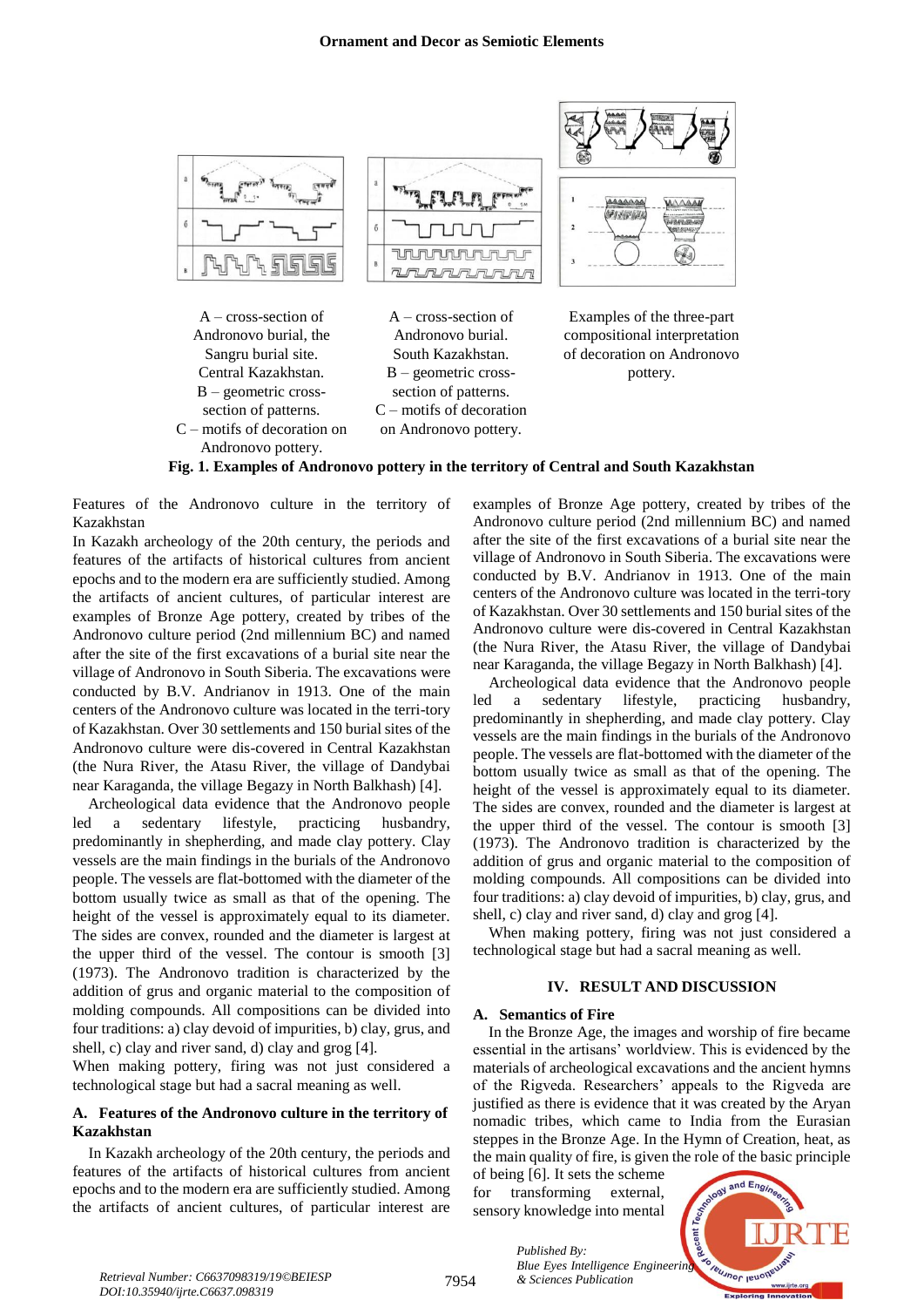forms. Fire exists as an idea, a semantic formation, which preserves and transfers cultural meanings.

In another hymn, devoted to the cosmic heat, fire serves as the primary element of all things, understood in two aspects: as a physical phenomenon and as an ideal, sacral substance [11, 12]. Fire acquires cosmological characteristics: heavenly (sun, lightning), earthly (hearth), and subterranean (volcano).

The path of joining of the soul of the dead with the eternal cosmic fire was revealed through the meaning and symbolism of the funeral pyre, the patron of which was the deity named Agni. The process of this joining through earthly fire to its cosmic ideal was not interpreted simply as eternal happiness. Immortality can only be guaranteed by the comprehension of the "everlasting light", pervading the entire universe and serving as its basis. For example, in one of the hymns of the Rigveda devoted to Soma (a solar deity), the everlasting light is mentioned [6, 9, 10]. The immortality of the everlasting light is associated with the order of the indestructible world as the main quality of the universe. Fire, being its creator, serves as the guardian of this order.

#### **B. Components of The Pattern of Decoration on**

#### **Andronovo Pottery**

The main feature of Andronovo pottery decoration of all periods is geometricity. The structural elements of decoration are few and form three main groups: triangular, linear-horizontal, and graphically related Z- and S-shaped components.

In the early period of the Andronovo culture, the composition and principles of decoration emerged, which became traditional for later periods as well. The decoration is based on the strict sequence of two levels. The upper level consists, as a rule, of rows of triangles with the points up and the lower level is based on the combination of Z- and S-shaped elements. Straight and wavy lines separate the levels. Below the main part of the decoration, often on the bottoms of the vessels, solar symbols in the form of two crossing Z-shaped figures (swastika) can be found. The principles of decoration based on a combination of organized rows and elements form the three-part structure of the decoration's composition.

Straight and wavy lines (elements of the second group of the components), separating the two-level part of the decoration, are interpreted as the border between worlds. Above it is a row of triangles (elements of the first group of the components) as cross-sections of sacred burial mounds (earth or stone constructions), revered in connection to the veneration of the dead. Considering the fact that the settlements of the Andronovo people were situated not far from burial sites with dozens (sometimes over 200-300) of such constructions, the ensemble of burial mounds was a significant feature of the steppe landscape. The triangular elements may be the depiction of funeral pyre flames. The more complex structure of the lower level, based on Z- and S-shaped elements, correlates with the design features of terraced pits and burial chambers.

The symbol in the form of two crossing Z-shaped elements acquire perpetual dynamics, ex-pressing the nature of the everlasting light, the eternal fire, which is the basis of the universe, as interpreted in the hymns of the Rigveda. This explains the frequent use of this symbol at the bottoms of the vessels, which have a direct connection with fire. Originally having the qualities of a magic symbol, with time, its individual elements became subject to stylization and various iconographic variations emerged.

The idea of modeling the process of the joining of the soul of the deceased with the eternal life could be the basis of the content in Andronovo pottery decoration. Not by chance, clay vessels, being an important material commodity in the life of ancient people, also served as an indispensable attribute of the funeral. Accompanying the dead, they were, in a way, their substantial continuation. Attempts to explain the secrets of the constant renewal of nature gave rise to complex ideas. Among them is the aforementioned understanding of the nature of fire, its eschatological function, as well as early interpretations of life, found, for example, in the hymn devoted to the funeral pyre [6].

#### **V. CONCLUSION**

Holistic archaic consciousness does not contrapose its own creations to humankind and does not endow them with anthropomorphic features. By creating a deliberate compositionally thought-out decoration, ancient artisans subconsciously sought to cross the boundary of the seemingly closed "birth – death" cycle. Thus, decoration of the clay vessels overcomes their plastically-closed state. This results in the development of its second feature – an infinity of volume in the dynamics of perception, affirming the ideological "birth – death – immortality" themes of a non-cyclical nature. This three-part semantic structure correlates with the aforementioned three-part composition of the decoration on Andronovo pottery. It is not an image and symbol of the whole but the characteristic of the universe in the process of its development.

Bronze Age pottery in the territory of Kazakhstan is a cultural text, a detailed study of which allows to comprehensively analyze the worldview of artisans and its embodiment in the components of decoration. Semiotic interpretation of pottery as a cultural text allowed us to identify the structural units of geometric pattern and to systematize the presumed meanings of the symbols. The considered symbols confirm the spread of fire worship in the period under study in the territory of Kazakhstan and its influence on the components of decoration.

Pottery, due to the features of its creation and use, is an informative source for the study of the history of Kazakh art. All elements of shape and decoration have specific meaning and the re-construction of any of the historical periods of traditional Kazakh pottery may be an effective source of ethnological and art history information, which can be considered a text, revealing ethnic features of art*.*

#### **REFERENCES**

- 1. E.I. Ageeva, A.G. Maksimova, "Ocherk arkheologicheskogo izucheniya Kazakhstana" [Essay on the archeological study of Kazakhstan]. In Arkheologicheskaya karta Kazakhstana [Archaeological map of Kazakhstan]. Almaty: Izd-vo AN KazSSR, 1960, pp. 9-26.
- 2. K.A. Akishev, Epokha bronzy Tsentralnogo Kazakhstana [Bronze Age of Central Kazakhstan]. Leningrad: Ermitazh, 1953.
- 3. F.Kh Arslanova, "Pamyatniki andronovskoi kultury iz Vostochnogo Kazakhstana" [Monuments of the Andronovo Culture from East Kazakhstan]. Soviet archeology. Moscow, 4, 1973, pp. 160-168.
- 4. T.M. Teplovodskaya, E.F. Kuznetsova, "Drevnyaya metallurgiya i goncharstvo Tsentralnogo Kazakhstana" [Ancient metallurgy and pottery of Central Kazakhstan]. Almaty, 1994, pp. 46-48.
- 5. A.A. Tkachev, Kultura naseleniya Tsentralnogo Kazakhstana v epokhu razvitoi bronzy [Culture of the population of Central Kazakhstan in the height of the Bronze Age]. Moscow, 1991.
- 6. E. Childs-Johnson, "Big Ding and China Power: Divine Authority and Legitimacy", Asian



*Published By: Blue Eyes Intelligence Engineering*